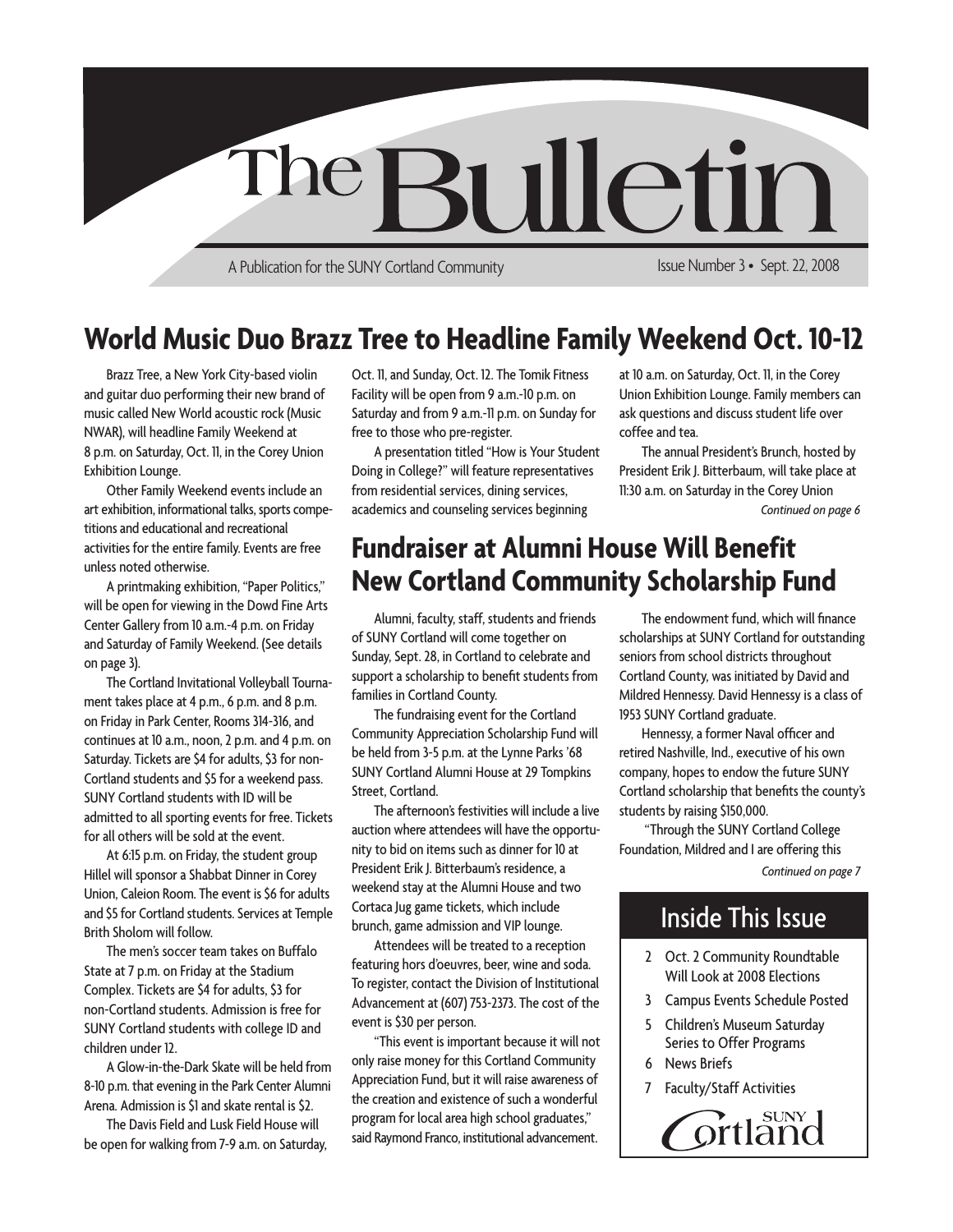# **Ortland**

# **Panel Will Discuss U.S. Health Care as a Presidential Election Issue on Sept. 24**

A panel of medical experts, academics and community advocates will assess the political condition of America's health-care system in light of the upcoming elections, on Wednesday, Sept. 24.

The discussion, titled "Health Care Financing, Cortland Non-Profit Agencies and the Presidential Election," begins at 4 p.m. in the Corey Union Fireplace Lounge.

Presented by the College's Institute for Civic Engagement (ICE) as part of a series this semester that focuses on the election-related concerns of health care and Internet news, the event is free and open to the public.

The four panelists will offer their opinions on the effect of the current health-care system on Cortland-area residents and health-care providers and will suggest how members of the public can use the presidential election to improve the system.

"Our goal is to explore ways in which we can create a health-care system that treats all Americans equally," said John Suarez, service-learning.

Panelists include: Rebecca Elgie, a representative for the Tompkins County Health Care Task Force; Garra Lloyd-Lester of the Prevention Services for Youth, Cortland County Department of Mental Health; Mary McGuire, political science; and Richard Rohr, M.D., vice president for medical affairs at Cortland Regional Medical Center (CRMC).

Elgie, a health-care system reform advocate who lives in Ithaca, N.Y., visited the College on



*The Bulletin* is published by the Publications and Electronic Media Office at State University of New York College at Cortland and distributed to faculty, staff and students. The Bulletin contains official College announcements, news reports and notices of campus events.

*The Bulletin* may be viewed online at www.cortland.edu/ images/bulletin.pdf. Information for *The Bulletin* should be sent to Wendy Brooks, newsletter editor, Publications and Electronic Media Office, Brockway Hall, Room 207-F, P.O. Box 2000, Cortland, NY 13045.

The next issue of *The Bulletin* will be published Monday, Oct. 6. The deadline for copy for that issue is 4:30 p.m. on Tuesday, Sept. 30.

All articles must be typewritten. Articles of more than 50 words should be submitted in Microsoft Word format by e-mail to bulletin@cortland.edu.

Sept. 9 to introduce speaker Donna Smith, an ordinary American who starred in Michael Moore's 2007 documentary film, "SiCKO," during Smith's 10-community tour of New York called a "Health Care Road Show."

Lloyd-Lester has more than 20 years of diversified experience in the social services field, working with the developmentally disabled and with varying components of the child welfare system, including at risk youth and families and prevention services within the mental health system. He coordinates the county planning activities for local mental hygiene services, which includes the identification of service needs and priorities. Lloyd-Lester currently chairs the Cortland Area Communities That Care Coalition, consisting of a 40-member community board of directors that provides oversight to a Drug Free Community grant.

McGuire joined the Political Science Department in 2000. She has spoken at College panels, community forums and academic conferences on a variety of topics, including improving student outcomes government policy. In 2005, she advised Cortland County's Governance Evaluation Committee on ways to make county government more cost effective. She earned a B.A., M.P.A. and Ph.D. from Syracuse University.

Rohr, who joined the CRMC last October, supervises the institution's quality improvement, utilization review, risk management and medical staff office functions. The Scarsdale, N.Y., native has more than 20 years of experience, first as a physician and later in health-care management. Board certified in internal medicine, Rohr is a graduate of New York Medical College in Valhalla. He completed a three-year residency in internal medicine at Danbury Hospital and a two-year fellowship in pulmonary medicine at the University of Connecticut School of Medicine. Rohr has a master's degree in medical management from Tulane University.

For more information, contact Suarez at (607) 753-4391.

### **Community Roundtable on Oct. 2 to Focus on 2008 Elections**

Political Science Professor Robert Spitzer, a nationally known author and scholar on presidential politics, the laws relating to gun control, and the U.S. Constitution, will discuss the upcoming elections at a Community Roundtable on Thursday, Oct. 2.

Titled "The 2008 Elections: A Realignment in the Making?," the roundtable takes place between 8-9 a.m. in the Park Center Hall of Fame Room. Sponsored by the President's Office and the Center for Educational Exchange, the event is free and open to the public. Refreshments will be served at 7:45 a.m.

Spitzer, the sole roundtable panelist, will engage the audience in a discussion about the fiercely fought presidential contest, a major shift in congressional fortunes and the issues. He will offer a few predictions.

"The 2008 elections are likely to be the most important in a generation," Spitzer said. "This talk will examine the key forces shaping the presidential and congressional races, including

important issues, party balance and the personalities that will determine the outcome."

A regular panelist on the weekly public affairs program, "The Ivory Tower Half Hour," broadcast on WCNY-TV in Syracuse, N.Y., Spitzer is the author of 13 books, including his most widely read text, *The Politics of Gun Control*. His most recent, *Saving the Constitution from Lawyers: How Legal Training and Law Reviews Distort Constitutional Meaning*, was published this year.

Spitzer, who joined the Political Science Department in 1979 as an assistant professor, was promoted to professor in 1989.

He graduated summa cum laude from SUNY Fredonia with a bachelor's degree in political science. Spitzer earned his master's and doctoral degrees from Cornell University.

For more information on the Community Roundtable series, contact the Center for Educational Exchange at (607) 753-4214 or visit the Web site at www.cortland.edu/cee.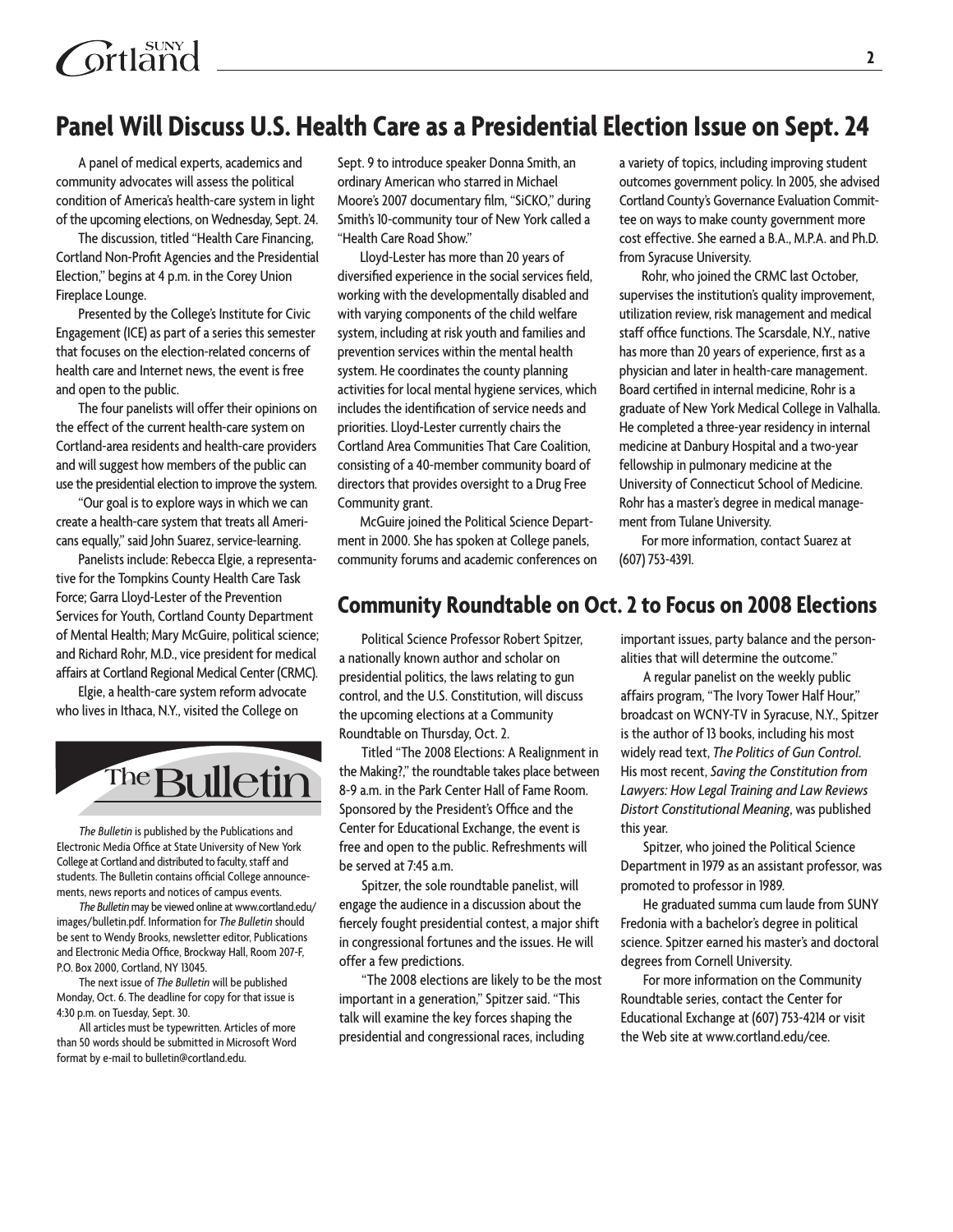Julia Scheeres, author of the memoir, *Jesus Land*, will speak on Thursday, Sept. 25.

Scheeres will discuss her book, the writing process, life and aspects of writing a memoir in an informal setting at 7:30 p.m. in Sperry Center, Room 105.

The lecture is part of the yearlong series on the theme of "Inequality," organized by the Cultural and Intellectual Climate Committee. The series is free and open to the public.

In *Jesus Land*, Scheeres chronicles the upbringing of herself and her adopted African-American brother, David, who were raised in a Midwestern fundamentalist Christian family.

The book begins with the family's move to rural Indiana and its transition from a tiny Christian school to a large public school, where David and Scheeres' other adopted African-American brother were the only minority students. It ends with her and David on a beach in the Dominican Republic,

where the two attended a Christian reform school as teens.

Scheeres has written for the *Los Angeles Times*, the *L.A. Weekly*, *El Financiero*, the *San Francisco Chronicle*, *Wired News* and Court TV's "Crime Library." She has been a finalist twice for journalism awards presented by the Annenberg School for Communication at the University of Southern California and once for an Investigative Reporters and Editors (IRE) Award.

She earned a Bachelor of Arts in Spanish from Calvin College in Grand Rapids, Mich., and a Master of Arts in Journalism from the University of Southern California.

The "Inequality" series is funded by the President's Office and the Provost and Vice President for Academic Affairs' Office. Scheeres' talk also is sponsored by NeoVox.

For more information, contact Kevin Sheets, history, at (607) 753-2060 or Lorraine Berry, NeoVox, at (607) 753-2483.

## **SUNY Cortland Schedules Plays, Musicals, Concerts for Fall**

The following events have been scheduled on campus through October:

**Art Exhibition:** A pair of exhibitions with a political theme that opened in September will be offered at Dowd Fine Arts Center Gallery through **Thursday, Nov. 6**. An installation piece that concerns what the artists call "identitarianism" in politics, named "The Purple States – CarianaCarianne," will be shown in the lower level pit of the center. The works explore ideas of identity, politics, socialization and aesthetics. The second exhibition, "Paper Politics," a collection of politically motivated prints using traditional, handmade methods, is curated by Josh McPhee. The two exhibitions will culminate with an election evening closing party in which the gallery will broadcast televised and webcast election coverage. The exhibitions are free and open to the public. Gallery hours are 10 a.m.-4 p.m. Monday through Friday and by appointment. For more information, call the gallery at (607) 753-4216.

**Community Roundtable:** Robert Spitzer, political science, will discuss "The 2008 Election: A Realignment in the Making" from 8-9 a.m. on **Thursday, Oct. 2**, in Park Center Hall of Fame Room. (See story on page 2). Sponsored by the President's Office and the Center for Educational Exchange, the event is free. Refreshments will be served at 7:45 a.m. For more information, contact the center at (607) 753-4214.

**Concert:** The Campus Artist and Lecture Series will present Brazz Tree, a New York City-based violin and guitar duo performing their new brand of music called "New World acoustic rock (Music NWAR)" on **Saturday, Oct. 11.** "A sublime, surprising, bristling and hearty stew of Irish lyricism, daredevil jazz aerobatics and punk rock moxie," wrote Greg Tate of the *Village Voice*. "Both the elegance and the energy are off the chain." Guitarist Brad Hammond's folk-inspired, percussive riff-based guitar lines are coupled with traditional folk and fiddle tunes. Mazz Swift's lyrics are sung with soulful originality. Brazz Tree will begin at 8 p.m. in the Corey Union Exhibition Lounge. Tickets are \$3 for SUNY Cortland students and \$5 for all others and may be obtained through the Campus Activities and Corey Union Office, Corey Union, Room 406, or at the door one hour prior to the performance. For more information, call (607) 753-2321.

**Lecture:** Earl Shorris, a pioneering educator, activist and author, will speak at 7:30 p.m. on **Wednesday, Oct. 15**, in Old Main Brown Auditorium. Shorris has earned praise for his work teaching the humanities to the world's poor and disenfranchised people. He teaches Clemente courses, which are based on the premise that the insights and skills offered by study of the traditional humanities disciplines can provide people with tools for gaining *Continued on page 7*

### **Dennis Farnsworth Appointed Teacher Education Coordinator**

Dennis Farnsworth of Oswego, N.Y., joined SUNY Cortland on July 7 in the newly created position of teacher education coordinator in the School of Education.

Farnsworth, who served since 2006 as education market manager at Brady Viatronics in Brooklyn Park, Minn., reports to Gerald Porter, dean of the School of Education.

Farnsworth is responsible for the coordination and preparation of compliance with program standards for the National Council for Accreditation of Teacher Education (NCATE). He also will put together all Teacher Education Council and Teacher Education Council Review Committee activities including scheduling, maintenance of records and the recording of minutes.

At Brady Viatronics, Farnsworth modeled current and emerging research-based best educational practices in training activities. He provided feedback to the content development manager for the creation of templates and graphics. He engaged in original research supporting the use of high quality visuals and graphic organizers in the pre-kindergarten through grade 12 environment and developed a series of distance learning, e-training modules.

Serving as his company's Central and Western New York education consultant, Farnsworth presented, demonstrated and sold a suite of visual learning tools designed to enhance education, motivation and communication within the school setting.

Farnsworth served as a secondary school principal with Southern Cayuga Central Schools in Aurora, N.Y., from 2002-05. His responsibilities included confronting and remedying inadequate teaching practices, creating and maintaining a safe school climate, setting expectations, and effectively delivering results for academic achievement. He also oversaw budget efficiency and employee and student performance.

A native of Oswego, Farnsworth earned a Bachelor of Science in Education and Elementary Education and a Master of Science in Education and Reading Education from SUNY Oswego. He also received a certificate of advanced study in educational administration from SUNY Oswego.

Farnsworth, who has completed several administrative certificate programs, finished the Mid-State Superintendent Development Program in 2001.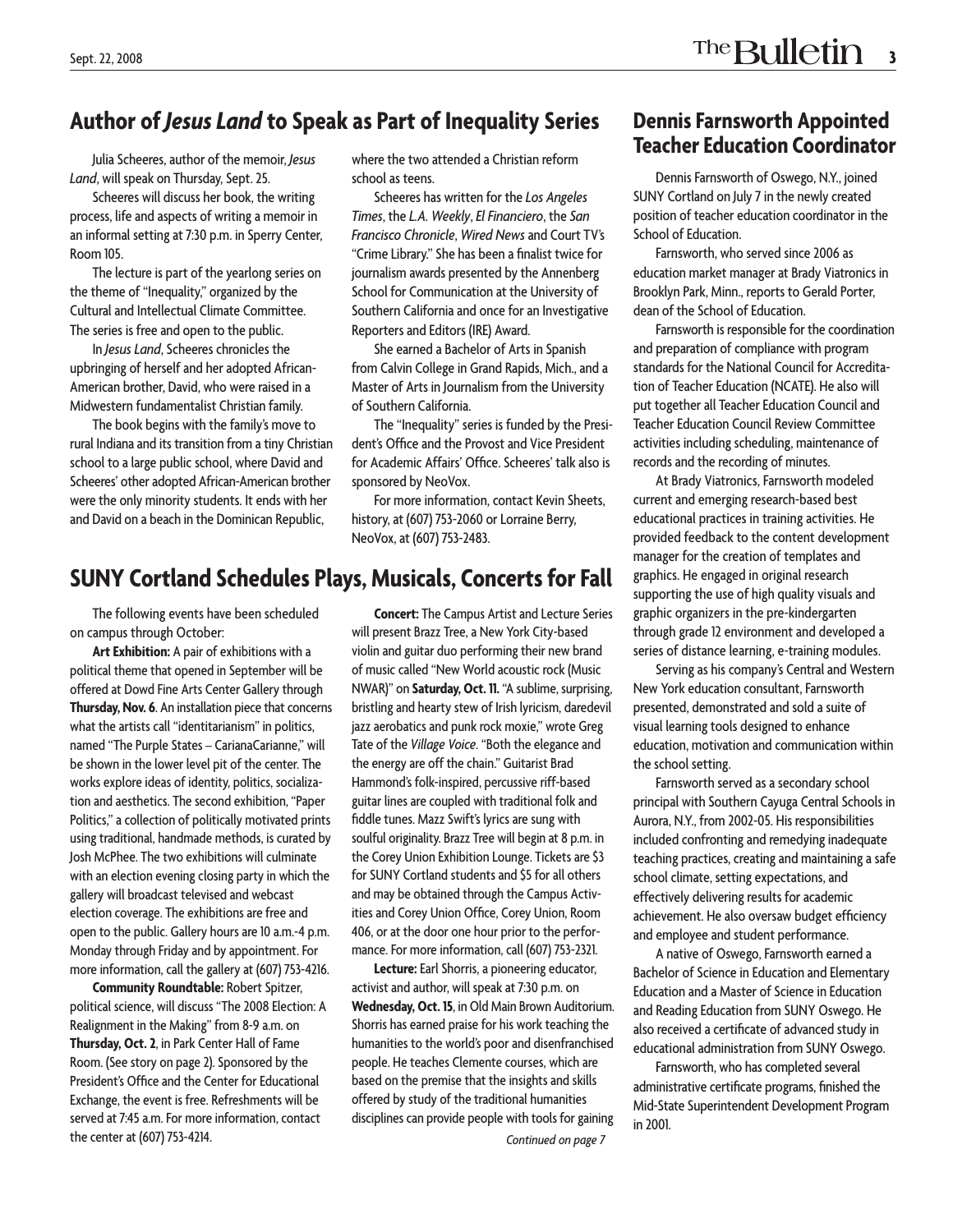## **New Lime Hollow Beaver Trail Designed by Cortland Senior**

SUNY Cortland senior Elizabeth Hensel of Romulus, N.Y., will see months of her hard work come to fruition during the grand opening of the Beaver Tail Trail at the Lime Hollow Center for Environment and Culture on Saturday, Sept. 27.

Hensel, a geology major with a concentration in environmental science, worked as an intern at Lime Hollow during the Spring 2008 semester on an interpretative trail focused on the New York state mammal, the beaver.

The celebration will take place from 1-2:30 p.m. behind Lime Hollow's visitor center on Beaver Brook at 338 McLean Road, Cortland. The event is free and open to the public.

The day will include a naturalist-guided tour of the trail, a hike and a beaver-related craft activity geared for children at the visitor center following the tour.

"Liz did an awesome job with this project," said Glenn Reisweber, executive director of the Lime Hollow Center for Environment and Culture. "Our visitor center opened in May 2007 and we saw unique signs of beaver activity. We thought it would be a great idea to have a short trail dedicated to this animal and Liz became a great addition to our team by helping us construct it."

Hensel worked to create the half-mile trail that contains six different viewing areas with an accompanying brochure that highlights the story of nature's best engineer. She designed the brochure for the trail as well as the signage for the six trail stops.

The trail offers visitors the opportunity to view a beaver lodge, beaver dams, beaver chews, a beaver pond leveler and a beaver deceiver. A beaver deceiver is a metal grate that is placed around culverts to prevent beavers from constructing dams.

"I had a really good time with this project," Hensel said. "The internship gave me experience working with people, developing new things and working on an interpretive project that will benefit Lime Hollow. It was a great experience and I had fun doing it."

For more information, contact Peter Harrity, associate director of the Lime Hollow Center for Environment and Culture, at (607) 662-4632.

# **Belize Zoo Wildcat Named for The College**

The College has a new namesake at the Belize Zoo, a small Margay wildcat named "Cortland" that was born at the zoo in late August.

"We are delighted to report that (Zoo Director) Sharon Matola and her staff named the kitten in honor of the SUNY Cortland Belize Zoo Project's efforts on behalf of the zoo," Thomas Pasquarello, political science, wrote on the zoo's Web blog.

A photo of Cortland tucked under its unnamed mother can be viewed at tbzblog.blogspot.com.

"As you can see both Mom and Cortland are doing well, and the animal management team at the Belize Zoo is giving them plenty of space to make sure proper bonding takes place," noted Pasquarello, the campus liaison to the zoo. "We hope to post more 'Cortland' pictures and stories on the Belize Zoo blog in the near future."

The Web site contains a section with more information on this rare species of tree-dwelling wildcat as well as other animals found in Belize. Students and faculty will get a chance to see Cortland at the zoo when they travel to Belize from Jan. 3-10, 2009.

"There are still a few seats left on this trip, so if you'd like to find out more about traveling to the Belize Zoo with us, send an e-mail to belizezootour@gmail.com," Pasquarello writes.

One of the premier conservation organizations operating in Belize, the zoo receives no government funding and relies solely on memberships and donations.

The Belize Zoo Project at SUNY Cortland involves volunteer faculty and staff supporting the facility in many ways, including sales of a compact disc "The Belize Zoo Project," inspired by SUNY Cortland Rock and Blues Ensemble benefit concert in November 2007, when Matola performed a song dedicated to Wildboy, a jaguar at the zoo. The benefit raised more than \$600 for the facility and local musicians were motivated to donate to the CD nine tracks of their music created in collaboration with musical members of the SUNY Cortland campus community. A CD release party to benefit the zoo is planned for Friday, Oct. 10, at Lucky's in downtown Cortland.

For more information on Cortland, the Belize Zoo Project, or the CD release party, contact Pasquarello at (607) 753-5772.

## **SUNY Cortland's Online Journal** *Wagadu* **Honored in Europe**

The European Science Foundation (ESF) recently categorized SUNY Cortland's four-yearold electronic scholarly journal, *Wagadu: A Journal of Transnational Women's and Gender Studies*, among the top research journals for gender studies in Europe.

The ESF is an association of 77 member organizations devoted to scientific research in 30 European countries. Established in 1974, the ESF coordinates a wide range of pan-European scientific initiatives. The organization's core purpose is to promote high quality science at a European level.

"This is a wonderful and well-deserved recognition of the quality of work being produced for *Wagadu*," said Mark Prus, academic affairs.

Mechthild Nagel, philosophy, who is editorin-chief of *Wagadu*, decided to base the publication in the office of the Center for Gender and Intercultural Studies (CGIS). Formerly called the Center for Intercultural and Gender Studies, and for many years known as the Center for Multicultural and Gender Studies, the center remains at its current location in Old Main, Room 122.

Prus recently appointed Nagel to chair the center, so putting the journal and center together was a natural fit.

"The center needed an academic journal and why re-invent the wheel?" Nagel said. "In terms of academic content, *Wagadu* is a good publication to bring into the mix. The publication is not just dealing with gender issues but those of race, class, citizenship, disability and ageism. It's a pretty cutting-edge journal."

*Wagadu*, which is the Soninke name of the Ghana Empire, is published annually at web.cortland.edu/wagadu. Authors include SUNY Cortland faculty as well as scholars from around the world. Since it is an international journal, articles have been published in several languages, including German and Spanish. *Wagadu* was created to fill a gap in the field of postcolonial studies relating to gender issues.

The current issue focuses on the international problem of human trafficking across borders and the most recent issue dealt with disability issues. Due to the positive feedback for *Wagadu*, as of Sept. 2, two of its three issues have been produced in hard copy through Xlibris, a Philadelphia-based print-on-demand press. The printed version is also aimed at encouraging libraries to archive the publication.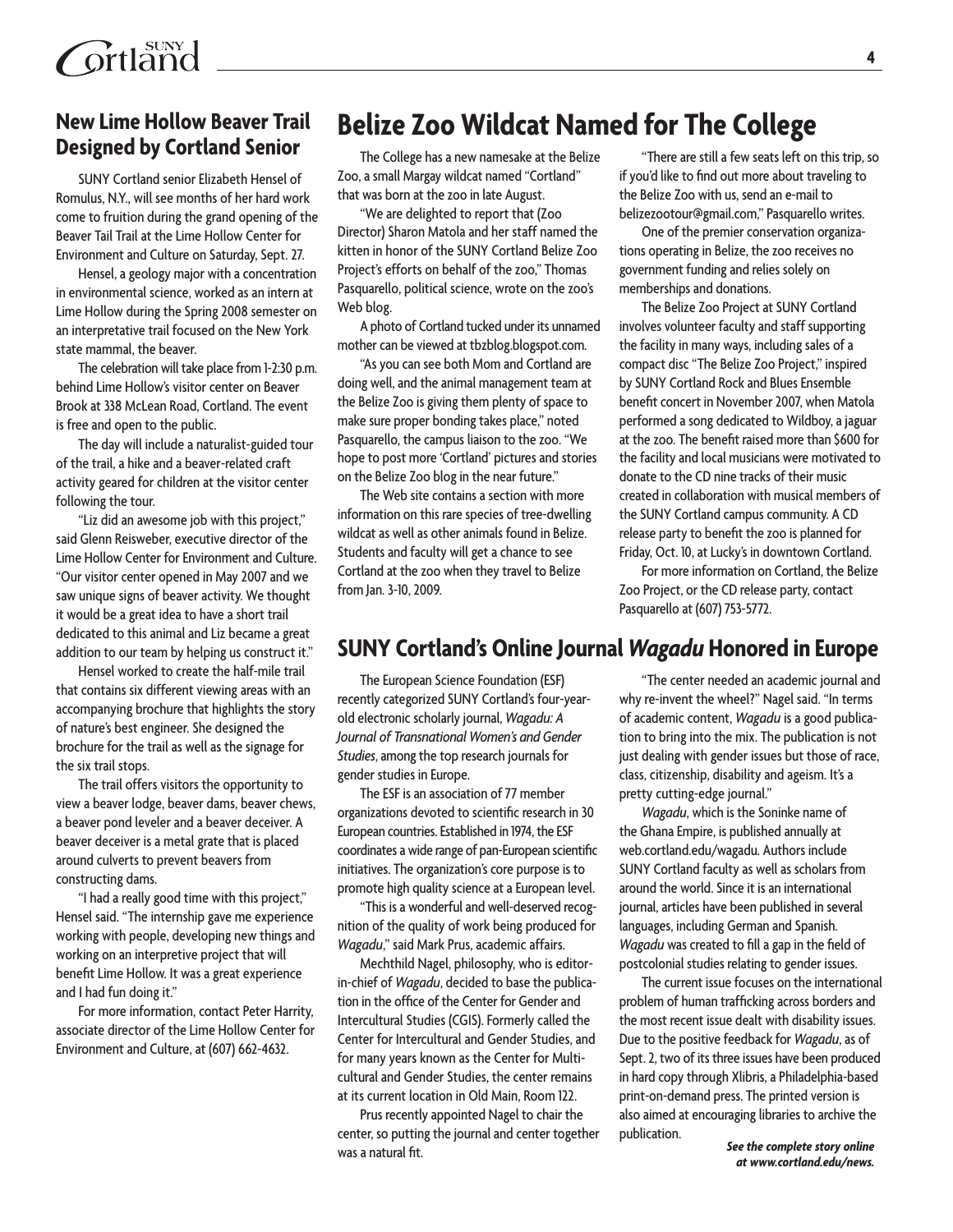# **Children's Museum Saturday Series Offers Interesting, Fun Programs**

Children's educational programs on fire safety, art and the upcoming elections will be highlighted during the Fall 2008 Children's Museum season.

The Children's Museum offers interactive, hands-on educational experiences in an environment where Cortland community parents, grandparents, caregivers, teachers, college students, youth and young children can be inspired to play and learn together.

Presented by faculty and students in the Childhood/Early Childhood Education Department, the programs run on selected Saturdays from 10 a.m.-1 p.m. and are open to community families and their children. All programs will take place at the Children's Museum, located on the ground floor of O'Heron Newman Hall at 8 Calvert St. in Cortland. Admission is free but donations are gladly accepted.

Captain Edward Beebe from the Cortland Fire Department will help children become more aware of what a firefighter does on Sept. 27. He will demonstrate fire equipment, talk about how to prevent fires and what to do if faced with a fire emergency. Attendees also will practice stop, drop and roll.

On Oct. 18, faculty members Lin Lin and Susana Davidenko, andLin's daughter, Ruohan Zhang, an 8th grader in the Cortland City School District, will help attendees learn about the oldest Chinese puzzle, Tangram, and the traditional Japanese art of paper folding, origami. Children will discover shapes, create shapes of their own and make three-dimensional ornaments.

Karen Hempson will oversee the 17th annual Education Club Halloween Party on Oct. 25. The event is open to community children ages one to 10. The activities will include face painting, story telling, games and crafts. Donuts and other treats will be served and prizes awarded for games.

In the spirit of the upcoming presidential election, participants can learn what it means to be a good citizen on Nov. 1. Katrina Sayers-Walker and students from the Kappa Delta Pi Honor Society will host activities about understanding why democracy, leadership and voting are all necessary to be a good citizen.

On Nov. 8, Cynthia Benton and students in a course on fine arts and early learning will provide a variety of artistic experiences integrated with fun and learning.

# **Sports Schedule**

*Capital Letters Denote Home Games*

**Tuesday, Sept. 23**  Women's Tennis at Oswego, 3 p.m.

**Wednesday, Sept. 24**  Field Hockey at Oswego, 4 p.m.

**Thursday, Sept. 25**  Women's Tennis at Oneonta, 3 p.m.

**Friday, Sept. 26**  WOMEN'S TENNIS vs. Fredonia, 3:30 p.m.

#### **Saturday, Sept. 27**

Men's Cross Country at Hoffmann Invitational (St. Lawrence), 11 a.m. Women's Cross Country at Hoffmann Invitational (St. Lawrence), 11 a.m. Men's Soccer at Morrisville, 1 p.m. WOMEN'S SOCCER vs. Morrisville, 1 p.m. Football at Kean (N.J.), 1 p.m. Field Hockey at Brockport. 1 p.m. Women's Tennis at ITA Regionals, TBA

#### **Sunday, Sept. 28**

Women's Tennis at ITA Regionals, TBA Women's Golf at Martin Memorial, 1 p.m. **Wednesday, Oct. 1**

FIELD HOCKEY vs. Morrisville, 4 p.m. Women's Volleyball at RIT, 7 p.m.

#### **Friday, Oct. 3**

Men's Cross Country at Paul Short Run (Pa.), 11 a.m. Women's Cross Country at Paul Short Run (Pa.), 11 a.m. Women's Tennis at Geneseo, 3:30 p.m. Women's Volleyball at Stevens Institute (N.J.), 4 p.m. Women's Soccer at Plattsburgh, 4 p.m. MEN'S SOCCER vs. Plattsburgh, 6 p.m.

#### **Saturday, Oct. 4**

Women's Volleyball at Stevens Institute (N.J.), 10 a.m. Women's Tennis at Brockport, 1 p.m. FOOTBALL vs. Buffalo State, 1 p.m.

Women's Soccer at Potsdam, 1 p.m. MEN'S SOCCER vs. Potsdam, 7 p.m.

#### **Sunday, Oct. 5**

FIELD HOCKEY vs. Springfield, 1 p.m. Women's Golf at Nazareth Invitational, TBA

Judith Schillo will offer "Paint! Paint! Paint!" on Nov. 22. The children will explore the different painting styles of famous illustrators of children's books and play with paint to create pictures like they do. They will make and take with them samples of their favorite styles.

For more information, contact Emilie Kudela at (607) 753-5525 or Susan Stratton at (607) 753-2467.

## **Sunset Bowling League Begins 50th Year**

The College's Sunset Bowling League, which is celebrating its 50th Golden Jubilee year, meets at 4:30 p.m. on Fridays at Cort-Lanes.

Teams consist of three bowlers, with membership open to all SUNY Cortland employees and retirees, as well as their spouses, domestic partners, children 18 years and older, immediate family and in-laws.

Presently, the league has 18 teams. Those interested in joining as a full-time bowler or as a substitute bowler should contact Teri Wood, psychology, at (607) 753-4218 or teri.wood@ cortland.edu or Lynda Sweet, biological sciences, at (607) 753-2715 or at lynda.sweet@cortland.edu.

The league was founded by Ralph Brown and Ellis Johnson, both history emeriti, during the 1958-1959 academic year. It became an official league in 1959 at Recreation Alleys, and shortly thereafter the league moved to Cort-Lanes, which is located on Tompkins Street.

## **Nominations Due Oct. 8 for Brooks Teaching Award**

Nominations for the Rozanne Brooks Dedicated Teacher's Award are due Wednesday, Oct. 8, for the academic year 2008-09.

The Brooks Award recognizes a faculty member who devotes a major portion of his/her time to teaching as well as a significant amount of time with students outside the classroom. Involvement in campus life enhances the candidates' application. Publication and research are not an emphasis of the award. The award recipient will receive \$5,000 to enhance his or her teaching.

The criteria, process, deadlines and call for nominations are available online at www.cortland. edu/fdc/awards\_grants.asp and select the nomination form. Nominations must be submitted to the Division of Institutional Advancement, Brockway Hall, Room 312. For more information, contact Melony Warwick at (607) 753-2518.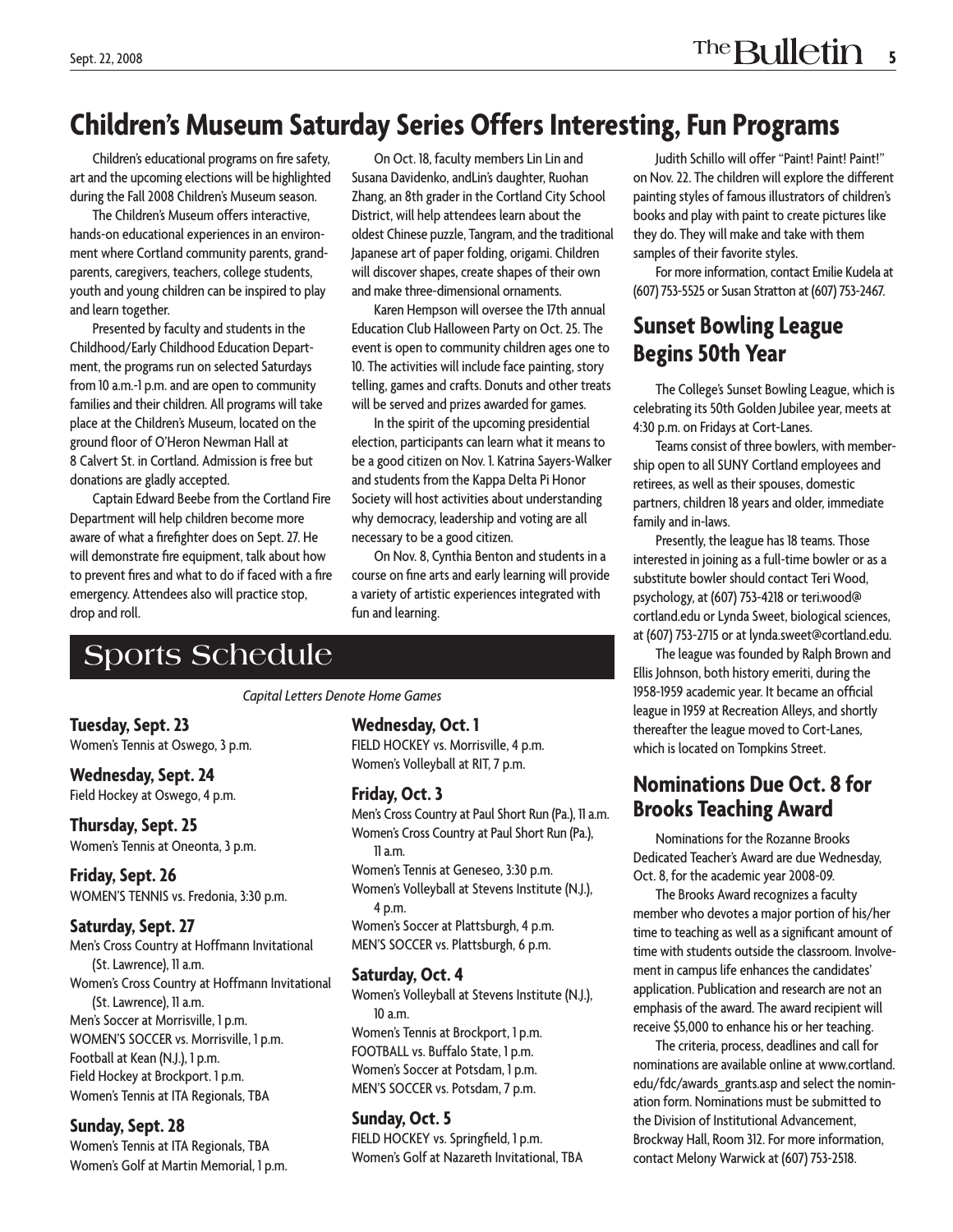

## **Family Weekend Oct. 10-12**

*Continued from page 1*

Function Room. The president and Student Government Association President Casey Hahl will join in the open exchange on all aspects of college life. Prices for the brunch are \$10 for adults, \$8 for children 10 and under, and \$10 in Dragon Dollars or one meal equivalent for students with ID.

At 1 p.m., the Cortland football team hosts Montclair State at the Stadium Complex. Tickets are \$6 for adults, \$5 for non-Cortland students, with free admission for SUNY Cortland students with college ID and children under 12. At the same time, the Red Dragons field hockey team also competes against SUNY Geneseo at the Stadium Complex. Tickets are \$4 for adults, \$3 for non-Cortland students, with free admission to SUNY Cortland students with college ID and children under 12.

A planetarium show will be given at 1:30 p.m. and 4:30 p.m. in the Bowers Hall Planetarium.

The men's soccer team takes on SUNY Fredonia at 6 p.m. on the Stadium Complex. Tickets are \$4 for adults, \$3 for non-Cortland students and free admission to SUNY Cortland students with college ID and children under 12.

Meanwhile, SUNY Cortland continues its tradition of bringing up-and-coming performing artists to Family Weekend with Brazz Tree, a New York City-based violin and guitar duo, on Saturday evening. They will begin at 8 p.m. in the Corey Union Exhibition Lounge. (See page 3 for more on Brazz Tree.)

Presented by the Campus Artists and Lecture Series, the event is supported by the student activity fee, the Auxiliary Services Corporation, the Cortland College Foundation and The Cortland Fund. Tickets for Brazz Tree are \$5 for the general public and \$3 for all students.

Tickets for Brazz Tree and other Family Weekend events may be purchased during registration in Corey Union Room 209 from 4-8 p.m. on Friday, Oct. 10, and from 9 a.m. until noon on Saturday, Oct. 11. Brazz Tree tickets may also be obtained through the Campus Activities and Corey Union Office, Corey Union Room 406, or at the door one hour prior to the performance.

For more information about Family Weekend, stop by Corey Union, Room 406, visit the Family Weekend Web site at www.cortland.edu/family/ familyweekend.html or call (607) 753-2321.

# **News Briefs**

### **Timely Return of Signed Winter Session Contracts Requested**

Winter Session contracts were distributed to faculty by campus mail on Sept. 18. One signed copy of the contract should be returned to Mary Cervoni, Brockway Hall, Room 216, within 10 days of the contract date.

Since Winter Session occurs during the contract year, departments also will be receiving a memo instructing them as to what paperwork is necessary for payroll.

Timely return of the contract assists the office with preparation of the Winter Session payroll so individuals may be paid on time.

Those with questions about their contract, or those not receiving a contract but expecting one, should contact Mary Cervoni at (607) 753-4207.

### **Information Fair Set for Sept. 26 At Memorial Library**

Memorial Library will hold an Information Fair from 11 a.m.-2 p.m. on Friday, Sept. 26. The event is open to the public and the library faculty and staff will provide refreshments.

Representatives from the following areas will be on hand at assigned stations throughout the library: Library Services, including Inter-Library Loan, Digital Imaging, Teaching Materials Center, Reference, Bibliographers, Instruction, Technology Training Center, Instruction Media Design, Faculty Web Design, Electronic Resources, Reserves; Advise-ment and Transition; Service-Learning; Academic Computing Services; Faculty Development; and the Writing Center.

Each attendee will be issued a passport to be stamped as they move from station to station. Those who visit each station will be eligible to win a Global Positioning System (GPS) unit.

For more information, contact Lorraine Melita at (607) 753-4009 or lorraine.melita@ cortland.edu

### **UUP Lunch to Be Held Sept. 25**

The United University Professions (UUP) lunch series talk titled "Getting Past the Nonsense – the State Budget, Public Higher Ed and UUP's Response," will be held on Thursday, Sept. 25.

Steve Allinger of the New York State United Teachers Legislative Department and UUP President Phil Smith will deliver the presentation from noon-1:30 p.m. in the Corey Union Function Room.

The session is free and will include lunch. To R.S.V.P., call the UUP Office at (607) 753-5991 or e-mail uup@cortland.edu.

### **Women's Brown Bag Lunches Planned Throughout Fall**

The Women's Initiatives Committee will host three Women's Brown Bag Lunches on Tuesday, Sept. 23, Wednesday, Oct. 29, and Thursday, Nov. 20 from noon-1 p.m. in Corey Union, Room 209.

The brown bag lunch offers professional women the chance to meet, share ideas and develop campus networks.

The Sept. 23 lunch will offer a welcome and open topic format. Guest speaker Kellie Swartwout, financial advisement, will speak about financial literacy on Oct. 29. Ingrid Jordak, publications and electronic media, will present, "Write it Right!" on Nov. 20.

For more information, contact Lori Schlicht at (607) 753-4726.

## **Fall 2008 Bulletin Schedule**

|    | <b>Issue Date</b> | <b>Deadline</b>   |
|----|-------------------|-------------------|
| #4 | Monday, Oct. 6    | Tuesday, Sept. 30 |
| #5 | Monday, Oct. 20   | Tuesday, Oct. 14  |
| #6 | Monday, Nov. 3    | Tuesday, Oct. 28  |
| #7 | Monday, Nov. 17   | Tuesday, Nov. 11  |
| #8 | Monday, Dec. 1    | Monday, Nov. 24   |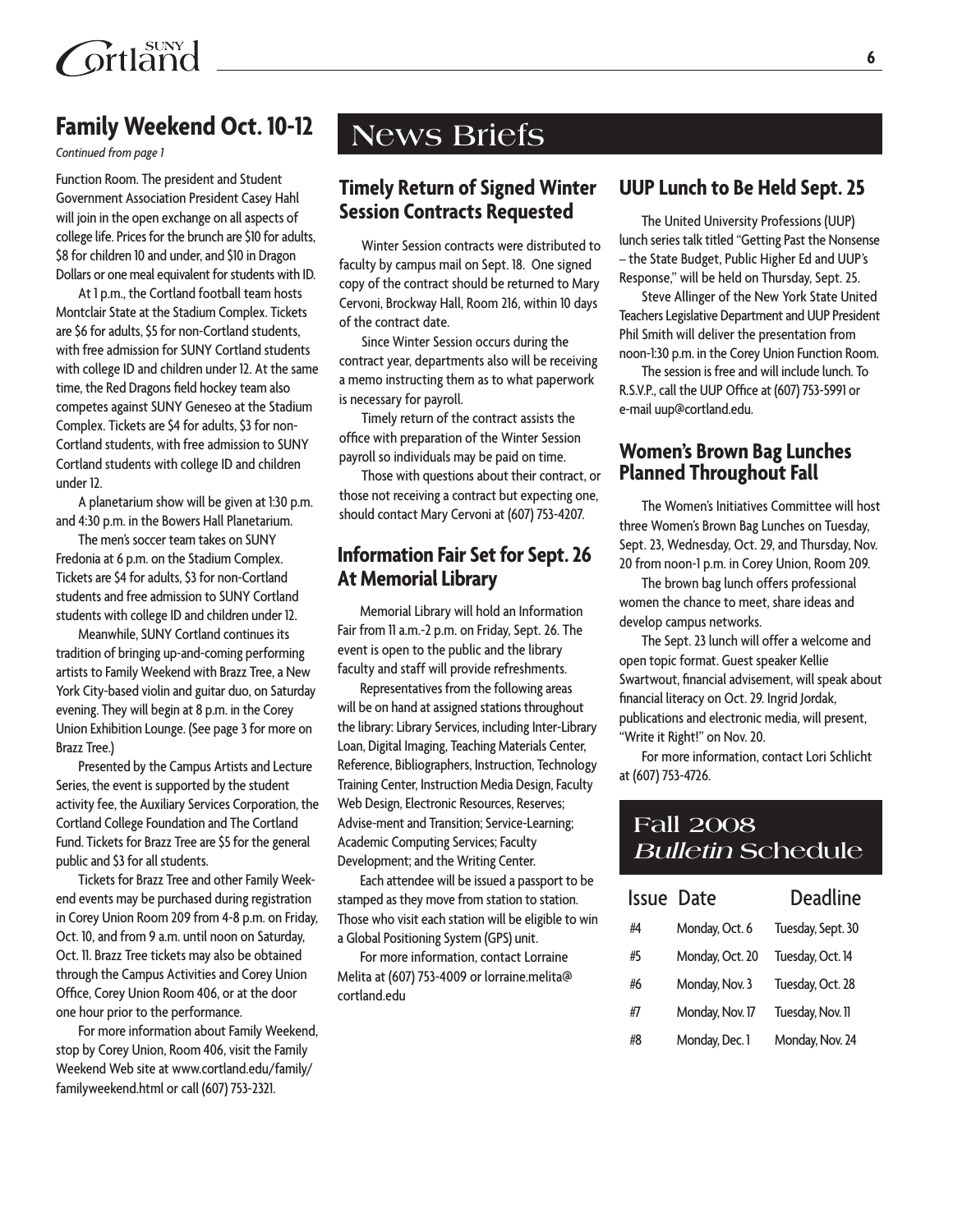# **Faculty-Staff Activities**

**Van A. Burd**, English emeritus, reports that his article, "Ruskin and His 'Good Master,' William Buckland," appears in the fall issue of *Victorian Literature and Culture*, published by the Cambridge University Press.

**Mark Dodds** and **David Snyder**, sport management, had their article "No Duty Owed in Foul Ball Promotion," published in the September 2008 issue of *The Journal of Physical Education, Recreation, and Dance (JOPERD)*. The article reviewed the New York Court of Appeals decision in *Haymon v. Pettit*.

**T. D. Fitzgerald**, biological sciences, had his photograph of tent caterpillars basking on their nest featured as the cover illustration of the September volume of *Veterinary Pathology*. He co-authors the review article, "Mare Reproductive Loss Syndrome," which appears in the issue. The article concerns the role of the eastern tent caterpillar in the loss of 30 percent of the thoroughbred foal crop in central Kentucky during 2001-02.

**Roseann Lorefice**, international communications and culture, recently edited the first online newsletter of the American Association of Teachers of French (AATF) for the Central New York region.

**Arden Zipp**, chemistry, chaired the annual meeting of the U.S. National Chemistry Olympiad (USNCO) Subcommittee meeting that was recently held at the headquarters of the American Chemical Society in Washington, D.C. Zipp has chaired the USNCO Task Force for several years and has recently added the Subcommittee Chairmanship to his duties. The Task Force writes and grades the annual exams used to select 20 students to attend a two-week study camp where a fourperson team is identified to compete in the International Chemistry Olympiad.

## **Fundraiser at Alumni House to Benefit Scholarship Fund**

#### *Continued from page 1*

community \$50,000 as an incentive to start an endowed scholarship fund for graduating seniors who qualify to attend SUNY Cortland," he said.

The Hennessys' five-year personal commitment of \$10,000 a year was pledged on condition that the College and community organizations in Cortland County must raise the remaining \$100,000 within the same time period and create the structure to continue raising funds for the scholarship in perpetuity.

This award is Hennessy's way of thanking the community and the people of Cortland for all they did for him while he was a student at the College, he said.

The event is sponsored by Hage Real Estate, Marietta Corporation, SUNY Cortland Auxiliary

Services Corporation (ASC), National Grid, SUNY Cortland Alumni Association, Inc., the College's Outdoor Education Program, Athletics Department and President's Office.

There is still time for corporate sponsors to support this event by calling the Division of Institutional Advancement at (607) 753-2373.

For more information about the Cortland Community Appreciation Scholarship Fund, contact institutional advancement at (607) 753-2373. Those unable to attend the event but wishing to contribute may send a check to the Cortland College Foundation, P.O. Box 2000, Cortland, N.Y., 13045.

## **SUNY Cortland Posts Events For Fall 2008 Semester**

#### *Continued from page 3*

control over their lives. The free lecture, part of a yearlong series on the theme of "Inequality," was organized by the Cultural and Intellectual Climate Committee. For more information, contact Kevin Sheets, history, at (607) 753-2060.

**Lecture:** Suad Joseph '66, a SUNY Cortland Distinguished Alumna and a professor of anthropology and women and gender studies at the University of California, will speak on **Wednesday, Oct. 22**. Joseph, who also directs the Middle East and South Asia Studies Program, will discuss women in the Middle East. Her research has focused on her native Lebanon: the politicization of religion; women in local communities; women, family and state; and on questions of self, citizenship and rights. The free lecture will begin at 4:30 p.m. in Brockway Hall Jacobus Lounge. Part of a yearlong series on the theme of "Inequality," the talk was organized by the Cultural and Intellectual Climate Committee. For more information, contact Henry Steck, political science, at (607) 753-4807 or Sheets at (607) 753-2060.

**Musical:** The Performing Arts Department will present the new musical "Luna Park" on **Oct. 24** through **Nov. 2** in the Dowd Fine Arts Center Theatre. This premiere work about the famous amusement park will be performed at 8 p.m. on Fridays and Saturdays and at 2 p.m. on Sundays. Tickets are \$16 for the general public, \$14 for senior citizens and SUNY faculty/staff, and \$7 for high school and college students. Tickets will be on sale at Jodi's Hallmark Shop and at the door. For more information, check the department Web site at www.cortland.edu/ performingarts or call (607) 279-4666.

> *Events scheduled for November will be detailed in the Oct. 20 issue of* **The Bulletin.**